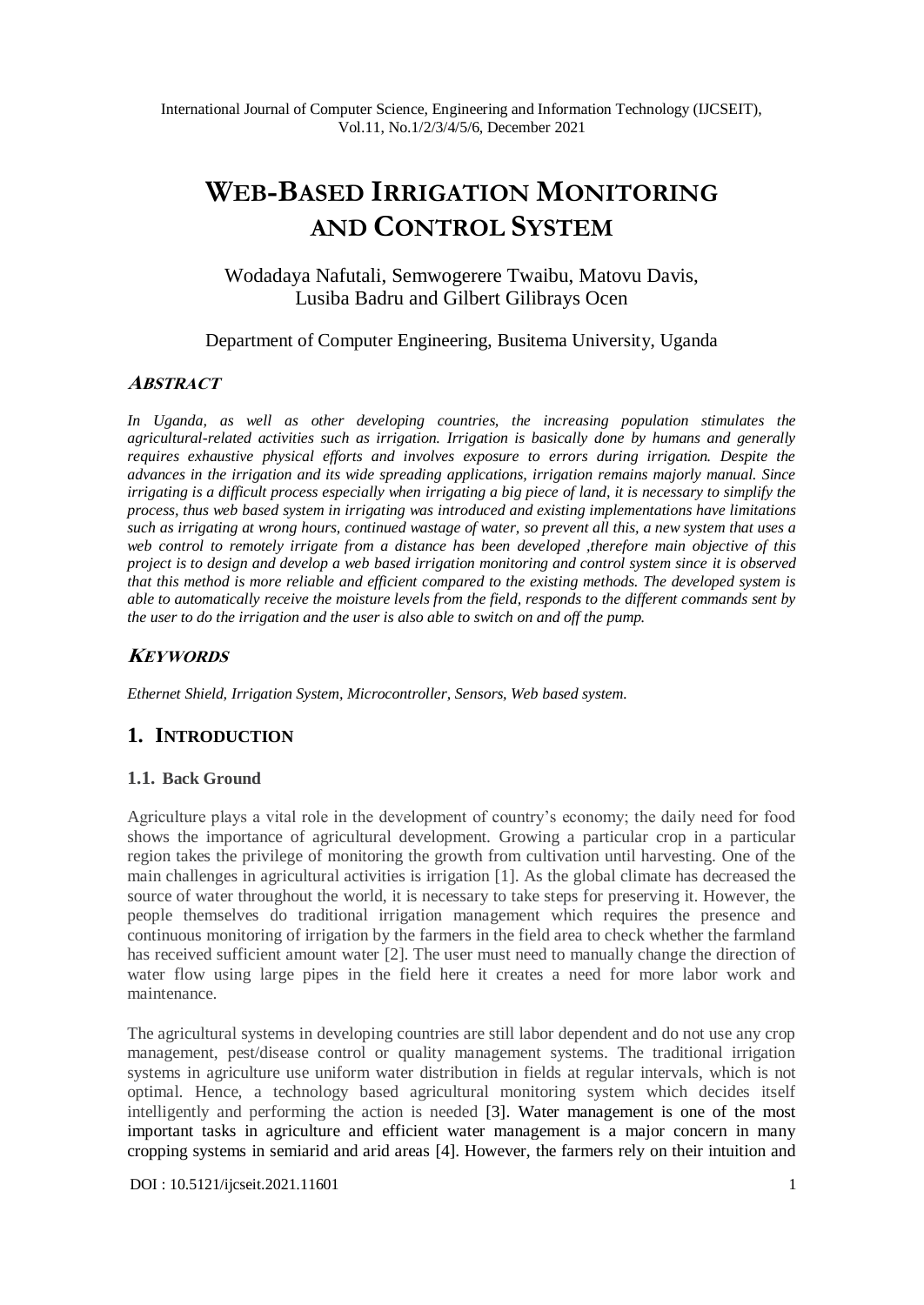experience to determine when and how much water should be provided. Sensing technologies have been highly developed and several test works were conducted.

Precision agriculture (PA), as the name implies, refers to the application of precise and corrects amounts of inputs like water, at the correct time to the crop for increasing its productivity and maximizing its yields and since now days sensor technologies are very much helpful in creating the smart précised environment and this technology has created a new way of research in the field of agriculture [5]. A precise decision or action on water supply for a particular area for cop production is very critical in precision agriculture practices [6]

However the existing implementations have limitations in that they made farmland not receive the required amount of water for example systems like manual method, Bluetooth based irrigation system are unreliable therefore there is need for the implementation of web based irrigation monitoring and control system.

The existing method and one of the oldest ways in agriculture is the manual method of checking the parameters. In this method the farmers they themselves verify all the parameters and calculate the readings. It focuses on developing devices and tools to manage, display and alert the users using the advantages of a wireless sensor network system, the Bluetooth wireless transmitters sense the information regarding soil moisture and the time specific decision for irrigation is made according to the information sensed. Base station in turn sends control signals to the irrigation control station to operate the device for water usage. However this is limited with the distance since it works in short range therefore it's not a reliable method [7].

The implemented system is a web-based irrigation monitoring and control system. This will consider the drawbacks of the existing related irrigation monitoring and control systems. The system will be will installed in the field, the system will be able to detect the soil moisture levels and store it on the online database. The stored data will be presented to the user in the web dash board, the system will remotely monitor the moisture levels in the field then take a decision whether to irrigate or not.

## **1.2. Related Work**

There are several automated irrigation systems that have been developed to assist farmers on the globe. These were summarized in *Table 1* by looking at their merits and demerits to support the system built and explained.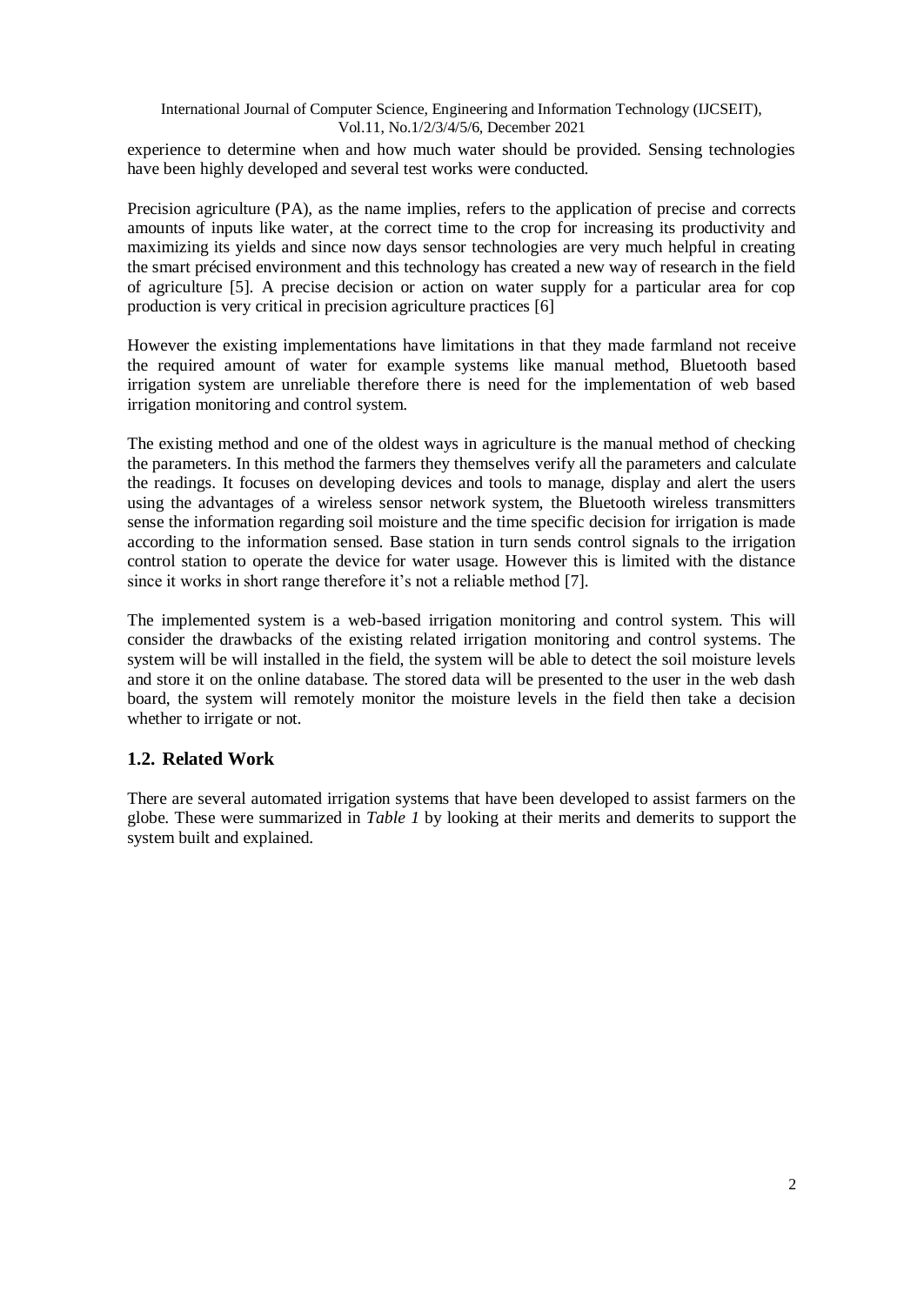International Journal of Computer Science, Engineering and Information Technology (IJCSEIT), Vol.11, No.1/2/3/4/5/6, December 2021 Table 1. Comparison of the Existing Systems [4] & [8]

| <b>Existing Systems</b>                                                                      | Working/Merits                                                                                                                                                                                            | <b>Drawbacks</b>                                                                                             |
|----------------------------------------------------------------------------------------------|-----------------------------------------------------------------------------------------------------------------------------------------------------------------------------------------------------------|--------------------------------------------------------------------------------------------------------------|
| <b>Manual Irrigation System</b>                                                              | verify<br>all<br>the<br>Farmers<br>parameters and calculate<br>the<br>readings themselves. There is<br>high level of reliability and it is<br>also cheap.                                                 | It is bound to errors since the<br>farmer checks manually if there<br>is need for irrigation or not.         |
| GSM-Based<br>Automatic<br><i>Irrigation Control System</i>                                   | Through an SMS, the user<br>sends activation command to<br>the system, checks the moisture<br>level and start the motor or<br>otherwise. It is asily accessed<br>from anywhere.                           | The system is limited in that the<br>farmer may not receive the<br>message alert in time for some<br>reason. |
| <i>Irrigation</i><br>Monitoring<br>and<br><i>Bluetooth</i><br>Control<br>using<br>Technology | Bluetooth wireless transmitters<br>sense the information regarding<br>soil moisture and the time<br>specific decision for irrigation<br>made. Limited with the<br>is.<br>distance (works in short range). | This system is limited with the<br>distance since it works in short<br>range.                                |
| Micro-Controller<br><i>Automatic</i><br><i>Irrigation System</i>                             | It can be easily accessed                                                                                                                                                                                 | It is slow in delivery                                                                                       |

## **2. METHODS AND MATERIALS**

## **2.1. Hardware Used Microcontroller**

The microcontroller is one of the most popular microcontrollers in the industry. It is user convenient and easier to handle. The coding or programming of this controller is also easy. The program that is coded can be easily erased due to the flash memory technology. The microcontroller has wide range of applications used in many huge industries. It is used insecurity, remote sensors, home appliances and industrial automations [9]. An EEPROM is also featured which is used to store the information permanently like transmitter codes and receives frequencies and some other related data.

## *Moisture Sensor*

Soil moisture sensor is a sensor which senses the moisture content of the soil [10]. The sensor has both the analog and the digital output. The digital output is fixed and the analog output threshold can be varied. It works on the principle of pen and short circuit. The output is high or low indicated by the LED. When the soil is dry, the current will not pass through it and so it will act as an open circuit. Hence the output is said to be maximum. When the soil is wet, the current will pass from one terminal to the other and the circuit is said to be short and the output will be zero.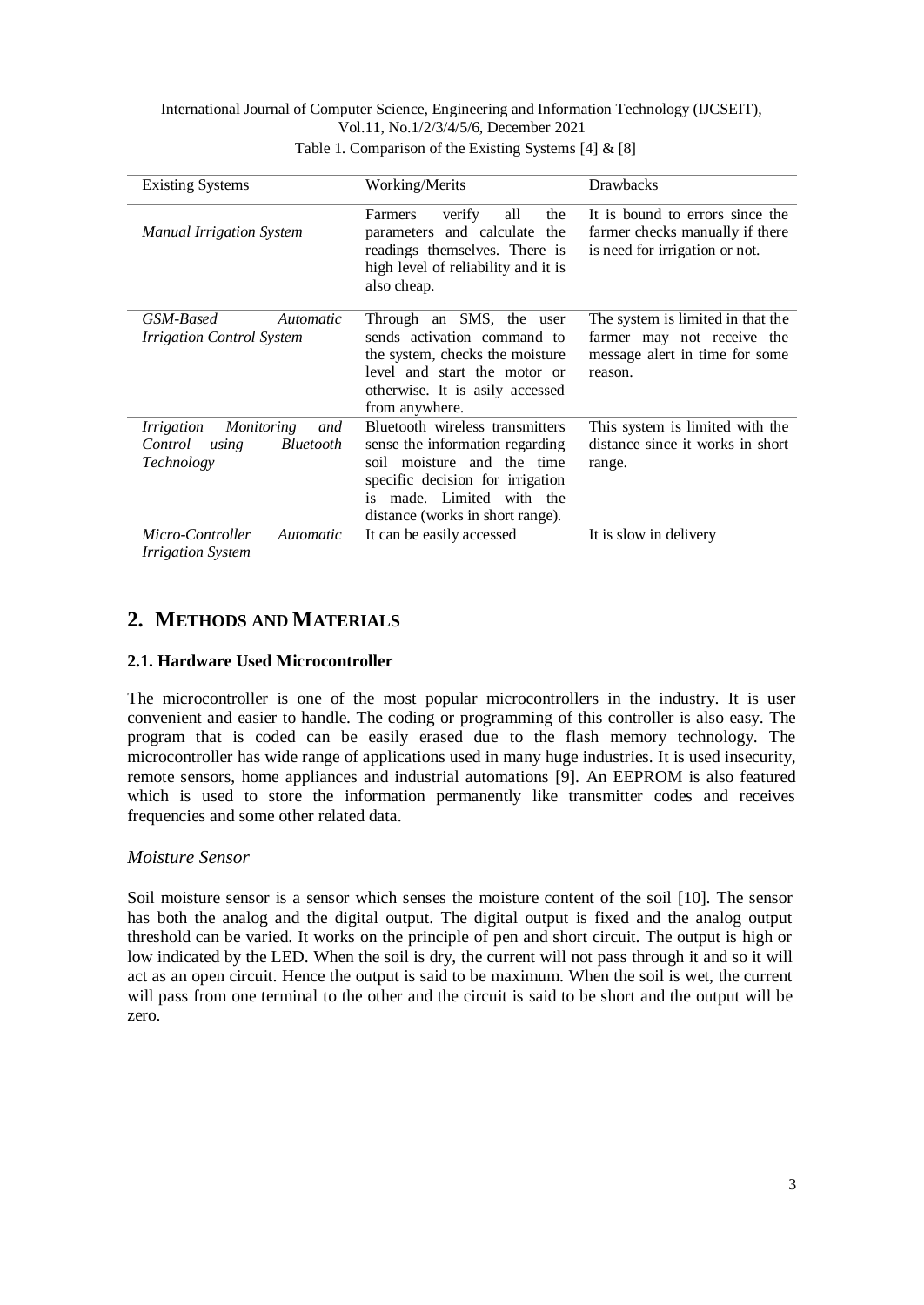



Figure 2. The Ethernet Shield

It is based on the Wiznet W5500 Ethernet chip [10]. The Wiznet W5500 provides a network (IP) stack capable of both TCP and UDP. It supports up to eight simultaneous socket connections. The Ethernet Shield to connect to an Arduino Board using long wire-wrap headers extending through the Shield.

#### **2.2. Software Used**

#### *Proteus Simulator*

Proteus 8 is one of the best simulation software for various circuit designs of microcontroller [9][12]. It has almost all microcontrollers and electronic components readily available in it and hence it is widely used simulator. It can be used to test programs and embedded designs for electronics before actual hardware testing. The simulation of programming of microcontroller can also be done in Proteus. Simulation avoids the risk of damaging hardware due to wrong design.

The following tools were also used to come up web part of the project;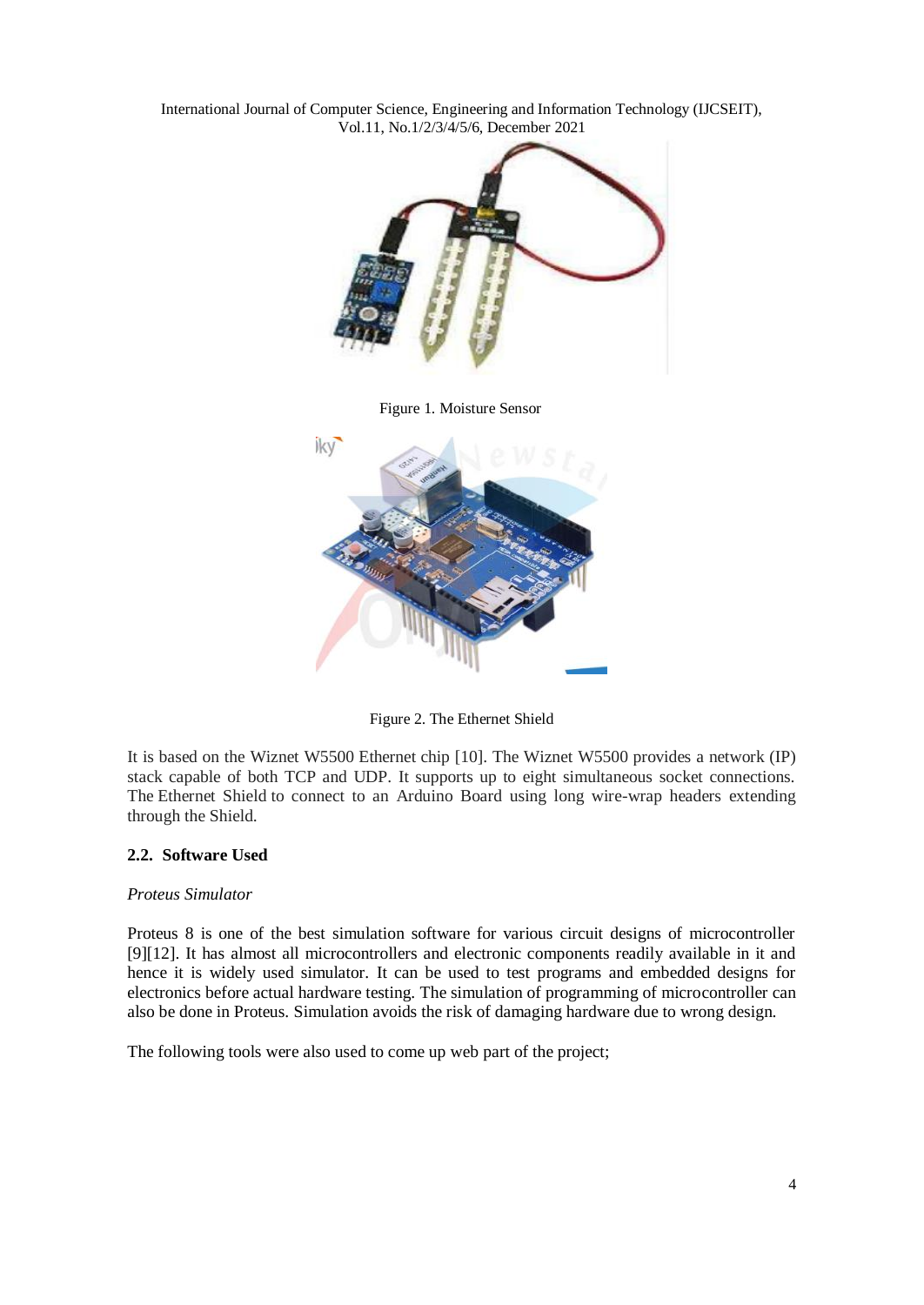#### *HTML*

HTML (Hypertext Markup Language) is the fundamental technology used to define the structure of a webpage [11][13]. HTML is used to specify whether your web content should be recognized as a paragraph, list, heading, link, image, multimedia player, form, tables among others.

#### *Cascading Style Sheets (CSS)*

The CSS is a style-sheet language used to describe the presentation of a document written in HTML or XML (including XML dialects such as SVG or XHTML). CSS describes how elements should be rendered on screen, on paper, in speech, or on other media.

#### *JavaScript*

JavaScript is a programming language that adds interactivity to your website (for example: games, responses when buttons are pressed or data entered in forms, dynamic styling, and animation) [14][15].

#### *JQuery*

JQuery is a cross-platform JavaScript library designed to simplify the client-side scripting of HTML. It is free, open-source software. JQuery's syntax is designed to make it easier to navigate a document, select DOM elements, create animations, handle events, and develop Ajax applications. JQuery also provides capabilities for developers to create plug-ins on top of the JavaScript library.

#### *Bootstrap*

Bootstrap is the most popular HTML, CSS, and JS framework for developing responsive, mobile first projects on the web. Bootstrap makes front-end web development faster and easier. It's made for folks of all skill levels, devices of all shapes, and projects of all sizes. Bootstrap is open source. It's hosted, developed, and maintained on GitHub [16].

#### *MySQL*

MySQL is the most popular Open Source Relational Database Management System. MySQL is one of the best RDBMS being used for developing web-based software applications. It is used to store information in a database.

#### *Hypertext Preprocessor (PHP)*

The PHP Hypertext Preprocessor (PHP) is a programming language that allows web developers to create dynamic content that interacts with databases. PHP is basically used for developing web based software applications.

#### *Structured Query Language (SQL)*

The Structured Query Language is a standardized programming language used for managing relational databases and performing various operations on the data in them. SQL is regularly used by database administrators, as well as by developers writing data integration scripts [13]16].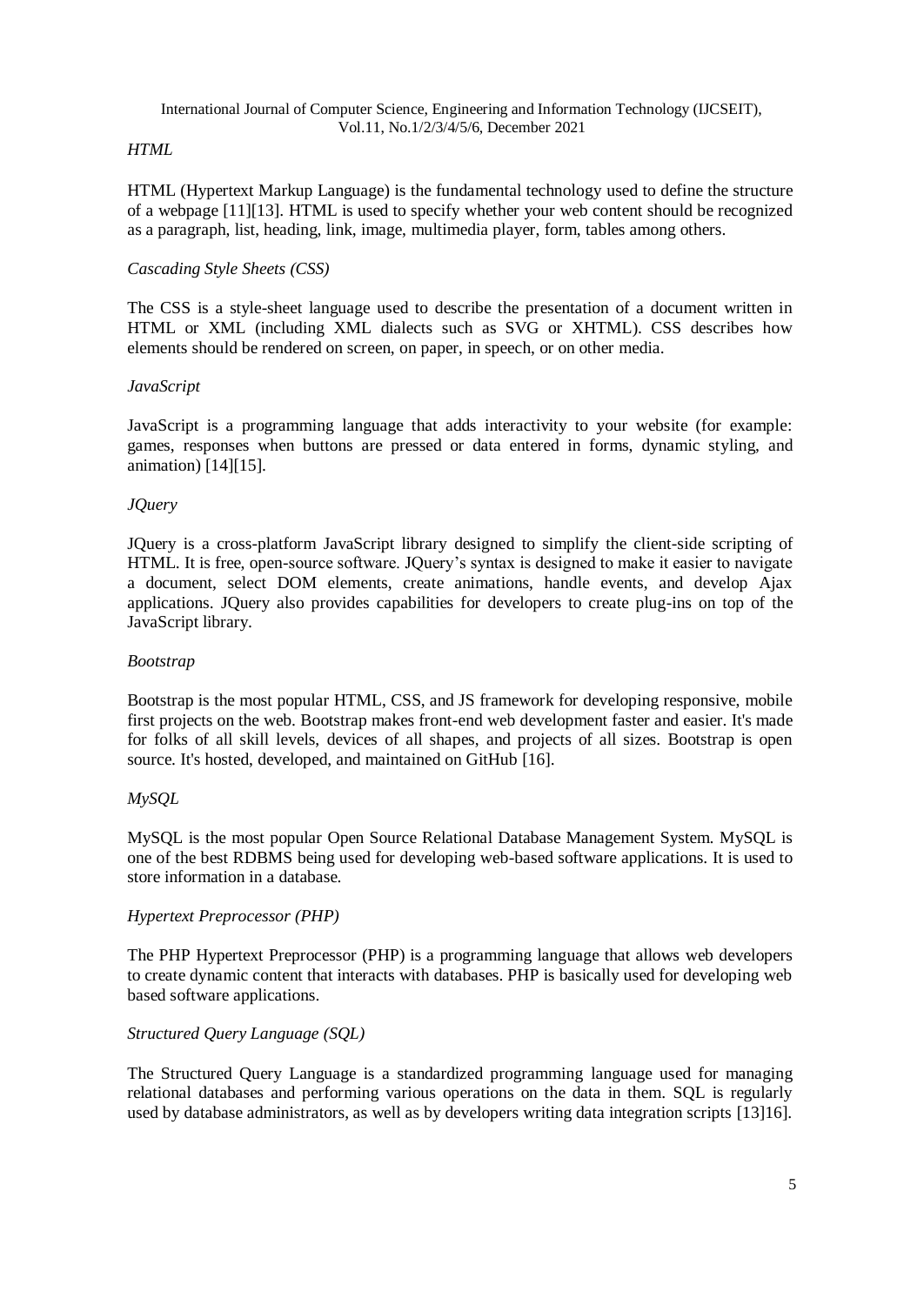## **3. RESULTS AND DISCUSSION**

### **3.1. System Testing, Verification, Validation and Evaluation**

The system has been verified and tested at system integration and whole system testing. The system modules are able to communicate among themselves reliably. The moisture sensors send the specified data to the micro-controller, which interprets and the system is able to perform based on the command signals being input through the web monitoring and control system.

The hardware is interfaced with all the sensors in the board. The hardware components include the microcontroller, relay, ADC converter, Ethernet shield and all the sensors interfaced. The board is inserted with a router which is used to communicate with the owner and the recorded values. The output shown below denotes soil moisture condition. The second result is the output from the web Application that is developed in the computer that determines moisture levels. It could monitor and control irrigation based on the user commands given via the web monitor and controller. These commands include the one for putting off and putting on the pump and these operations were all observed to be working normally in the final evaluation process.



#### **WEB BASED IRRIGATION CONTROLLER**

**SENSOR ONE =**  $0\%$ SENSOR TWO =  $26\%$ **PUMP ON PUMP OFF** 

#### Web based irrigation control System

NOTE: This page will automatically refresh in every 7 seconds.

Figure 3. The Monitoring and Control System

#### **3.2. Limitations in the Developed System**

The system was developed, tested and validated for a given setting of an experiment and seemed to be perfect. However, its specifications are likely to have some limitations depending on the size of the garden versus the number and cost of the sensors. The type of soil also needed to be varied for the proper testing on the accuracy of the sensors which was not captured by the experiment. Specifying the type of crop that may need a particular moisture level could be beyond the working of the system. Some crops for example, rice, require higher levels of moisture than what the system may recommend.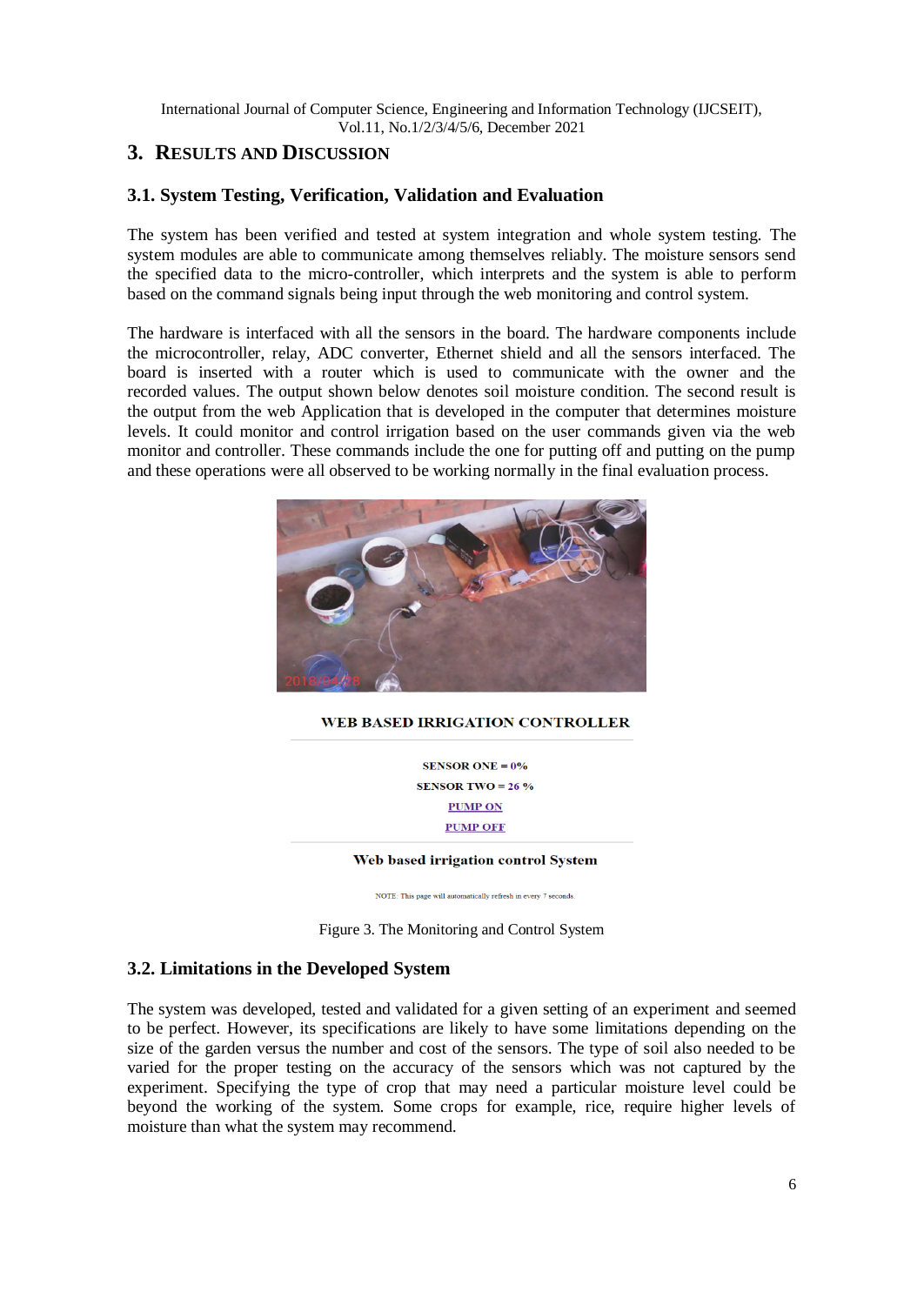## **4. FUTURE WORK FOR IMPROVEMENT & CONCLUSION**

The system has been tested, validated and proven to work and it can now be used for irrigating and by any user. The system as a whole has achieved the main objective, which is a web-based irrigation monitoring and control system. Basing on the design of the system, this system can be set up to work in any farm. The system at hand is fully operational and its guidelines on future usage are provided in the recommendation. This system shall help minimize the errors that could can encountered by the farmer.

For future developments it can be enhanced by developing this system for large acreage of land. Also the system can be integrated to check the quality of the soil and the growth of crop in each soil. The sensors and microcontroller are successfully interfaced and wireless communication is achieved between various nodes. All observations and experimental tests prove that this project is a better solution to irrigation problems. Implementation of such a system in the field can definitely help to improve the yield of the crops and overall production.

#### **REFERENCES**

- [1] D. N. Suma, S. R. Samson, S. Saranya, G. Shanmugapriya, and R. Subhashri, "IOT Based Smart Agriculture Monitoring System," *Int. J. Recent Innov. Trends Comput. Commun.*, vol. 5, no. 2, pp. 177–181, 2017.
- [2] T. Yamazaki and K. Miyakawa, "Soil Moisture Sensing Experiments for Water Management in Pear Fields," in *Proceedings of the 6th International Conference on Informatics, Environment, Energy and Applications*, 2017, pp. 56–59.
- [3] C. Angel and S. Asha, "A study on developing a smart environment in agricultural irrigation technique," *Int. J. Ambient Syst. Appl.*, vol. 3, no. 2, p. 3, 2015.
- [4] Y. Kim, R. G. Evans, and W. M. Iversen, "Remote sensing and control of an irrigation system using a distributed wireless sensor network," *IEEE Trans. Instrum. Meas.*, vol. 57, no. 7, pp. 1379–1387, 2008.
- [5] P. G. Student, "AN IoT BASED SMART IRRIGATION SYSTEM."
- [6] H. Heriyanto *et al.*, "Water supply pumping control system using PWM based on precision agriculture principles [J]," *IAEJ*, vol. 25, no. 2, pp. 1–8, 2016.
- [7] A. A. A. Derbala, "Development and evaluation of mobile drip irrigation with center pivot irrigation machines," 2003.
- [8] N. Barroca, L. M. Borges, F. J. Velez, F. Monteiro, M. Górski, and J. Castro-Gomes, "Wireless sensor networks for temperature and humidity monitoring within concrete structures," *Constr. Build. Mater.*, vol. 40, 2013.
- [9] R. Suresh, S. Gopinath, K. Govindaraju, T. Devika, and N. S. Vanitha, "GSM based automated irrigation control using raingun irrigation system," *Int. J. Adv. Res. Comput. Commun. Eng.*, vol. 3, no. 2, pp. 5654–5657, 2014.
- [10] N. Philipova, O. Nicheva, V. Kazandjiev, and M. Chilikova-Lubomirova, "A computer program for drip irrigation system design for small plots," *J. Theor. Appl. Mech.*, vol. 42, no. 4, pp. 3–18, 2012.
- [11] D. S. Pavithra and M. S. Srinath, "GSM based automatic irrigation control system for efficient use of resources and crop planning by using an Android mobile," *IOSR J. Mech. Civ. Eng. e-ISSN*, pp. 1684–2278, 2014.
- [12] S. R. N. Reddy, "Design of remote monitoring and control system with automatic irrigation system using GSM-bluetooth," *Int. J. Comput. Appl.*, vol. 47, no. 12, 2012.
- [13] V. N. R. Gunturi, "Micro controller based automatic plant irrigation system," *Int. J. Adv. Res. Technol.*, vol. 2, no. 4, pp. 194–198, 2013.
- [14] L. Gao, M. Zhang, and G. Chen, "An Intelligent Irrigation System Based on Wireless Sensor Network and Fuzzy Control," *JNW*, vol. 8, no. 5, pp. 1080–1087, 2013.
- [15] W. A. Dorigo *et al.*, "Evaluation of the ESA CCI soil moisture product using ground-based observations," *Remote Sens. Environ.*, vol. 162, pp. 380–395, 2015.
- [16] C. P. Lam, *Computational intelligence for functional testing*. IGI Global, 2010.